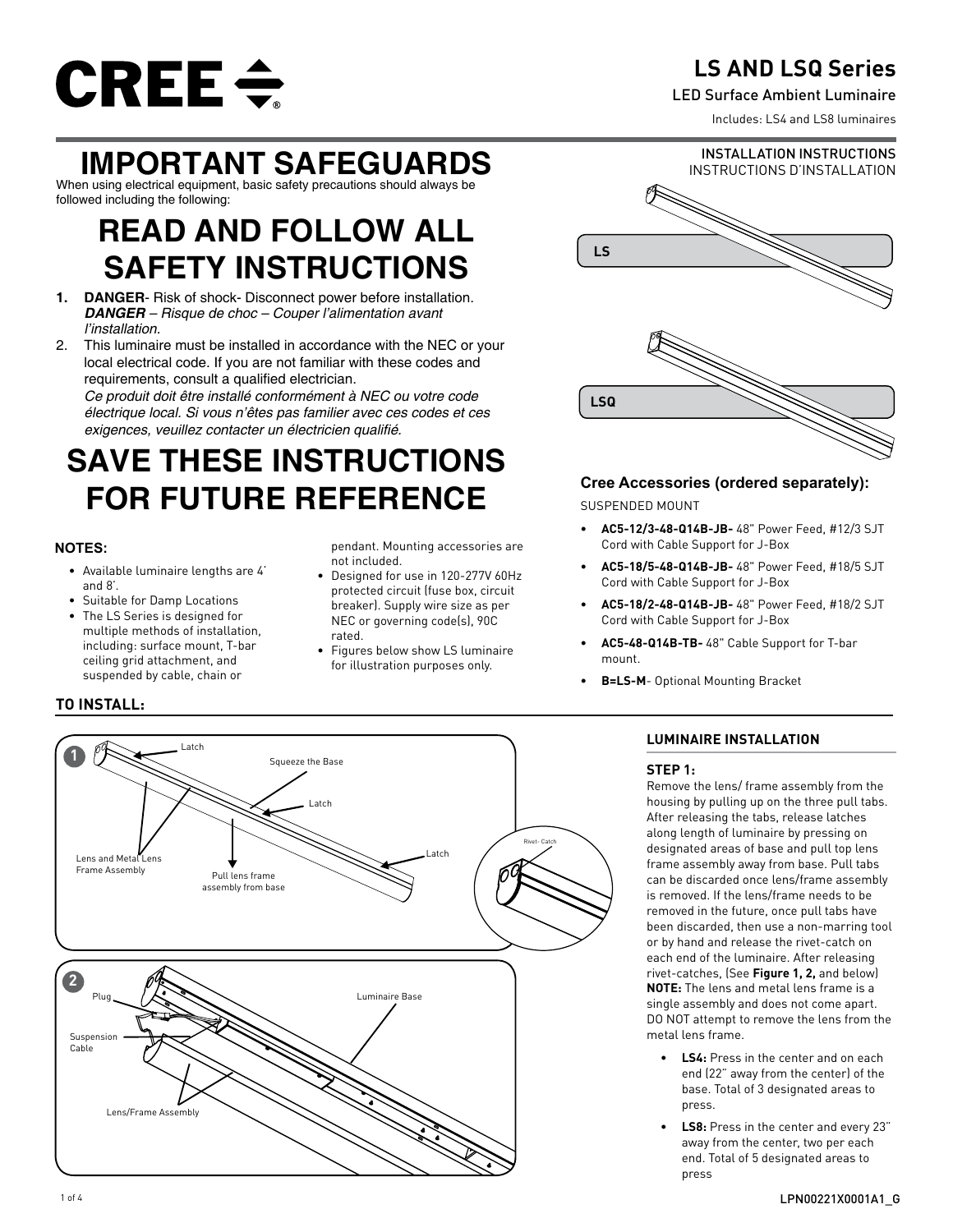





## **STEP 2:**

**NOTE:** For dimension of mounting holes see last page **Figure 6 and 7**. Mount the luminaire base to mounting surface using one of the following methods:

#### **A - Surface Mounting**

Secure luminaire base to mounting surface by inserting (2) customer supplied #8 anchor screws, toggle bolts or suitable fasteners, depending on structural conditions, into key hole slots on the top side of the luminaire base. See **Figure 3**.

#### **B - Pendant Mounting**

Attach luminaire base to (2) customer supplied 1/2" diameter pendant using the pendant holes on the top side of the luminaire base shown in **Figure 3.**

#### **B - Aircraft Cable Mounting**

Attach (2) customer supplied aircraft cable to the designated opening on the top side of the luminaire base as shown in **Figure 3.** 

#### **C - T-Bar Ceiling Grid Mounting With T-Bar Clips**

Attach (2) customer supplied T-Bar clips to the designated opening on the luminaire as shown in **Figure 3.** Bring luminaire into T-Bar ceiling grid and secure luminaire to grid. **NOTE:**  8' luminaires will have (4) designated openings for customer supplied T-Bar clips.

#### **D - Chain Mounting**

Attach (2) customer supplied V-hooks to each end of the luminaire base. Attach customer supplied chain to the V-hooks and mounting surface. See **Figure 3.**

## **STEP 3:**

For single luminaire installation proceed to the next Step.

For multiple luminaire installation, insert customer supplied chase nipple and lock nuts into the knockout on the end cap located on each end of the luminaire. See **Figure 5.**

#### **STEP 4:**

Bring customer supply wires into luminaire through the wiring knockouts on the backside **(E)** or on the end caps and make electrical connections per **"ELECTRICAL CONNECTION"** section.

#### See **Figure 3.**

**NOTE:** When connecting multiple luminaires together bring leads from adjoining luminaire into first luminaire through the end cap wiring knockouts and make wiring connections per electrical code. See **Figure 4. NOTE:** If dimming is an option make electrical connection for dimming in the dimming compartment. See **Figure 4.**

#### **STEP 5:**

2 of 4 **LPN00221X0001A1** G Reattach lens and metal lens frame assembly to luminaire base by connecting the plug together shown in **Figure 2** and carefully push and metal lens frame assembly up into the base until it snaps in place.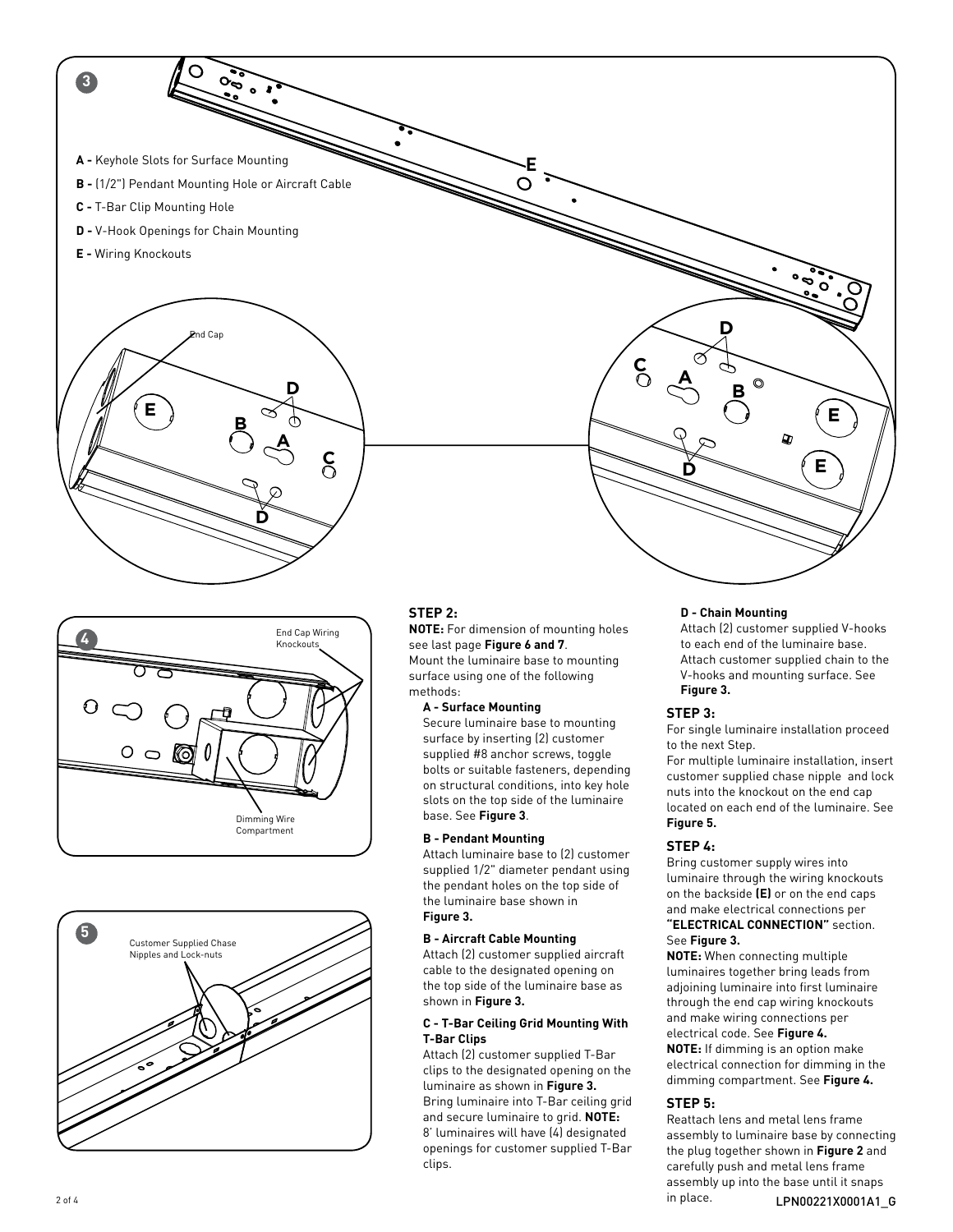

## **ELECTRICAL CONNECTIONS**

#### **STEP 1:**

 $\sqrt{1-\frac{1}{2}}$ 

Make the following Electrical Connections:

**For 120-277V** applications make the following Electrical Connections:

- a. Connect the black luminaire lead to the line supply lead
- b. Connect the white luminaire lead to the neutral supply lead
- c. Connect the green or green/yellow ground lead to the supply ground lead
- d. If Dimming is an option; connect the violet dimming positive lead to the supply dimming positive lead. If dimming is not being used, ensure to cap off the violet lead.
- e. If Dimming is an option; connect the grey dimming negative lead to the supply dimming negative lead. If dimming is not being used, ensure to cap off the grey lead.